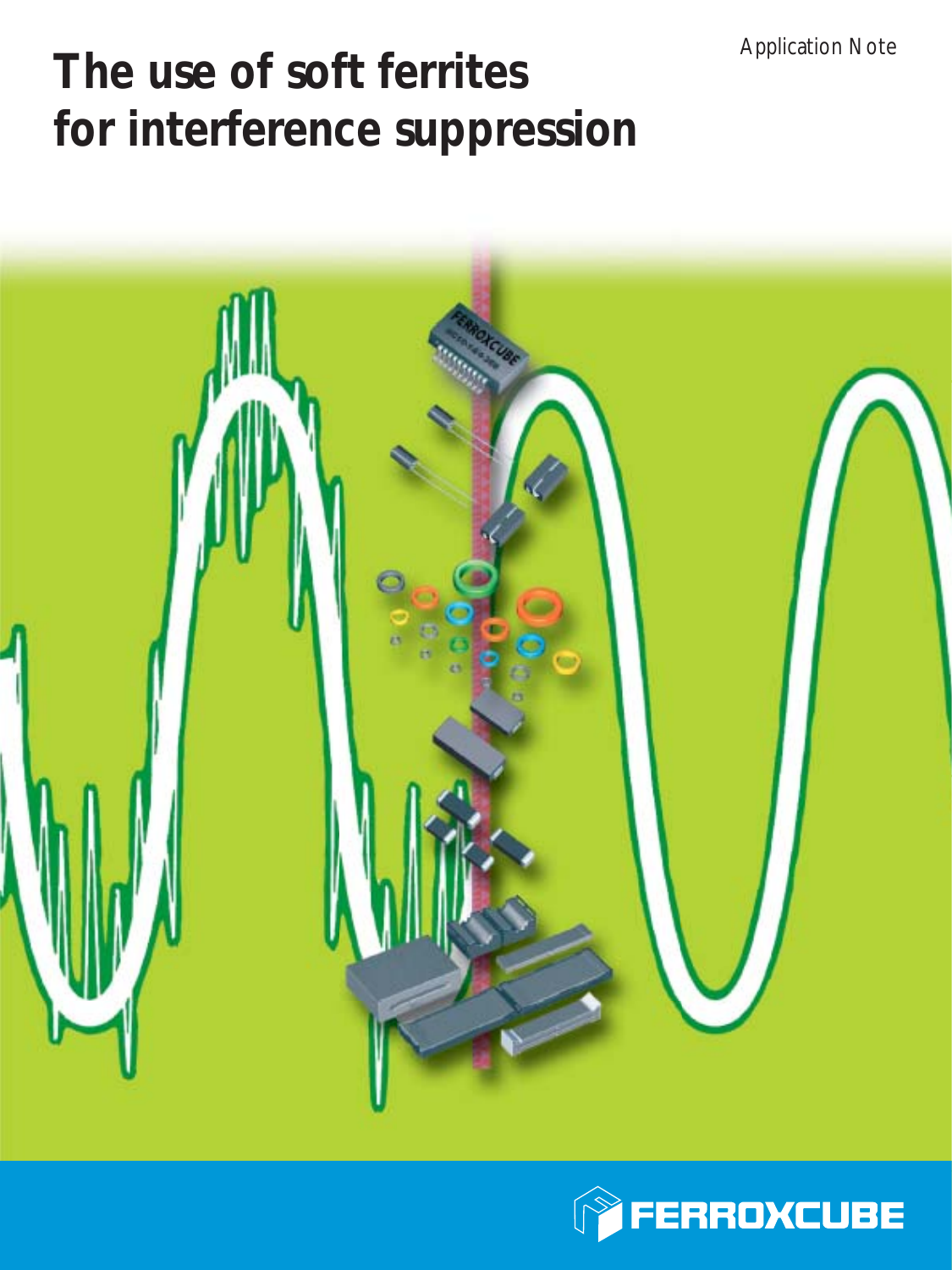# **The Use of Soft Ferrites for Interference Suppression**

# **Contents**

| Introduction                          | 3  |
|---------------------------------------|----|
| General principles of EMC             | 4  |
| <b>EMC</b> regulations                | 4  |
| Material specifications               | 9  |
| <b>EMI-suppression product lines</b>  | 12 |
| <b>Applications</b>                   | 14 |
| Design considerations                 | 18 |
| Impedance concept                     | 18 |
| Literature, software and sample boxes | 19 |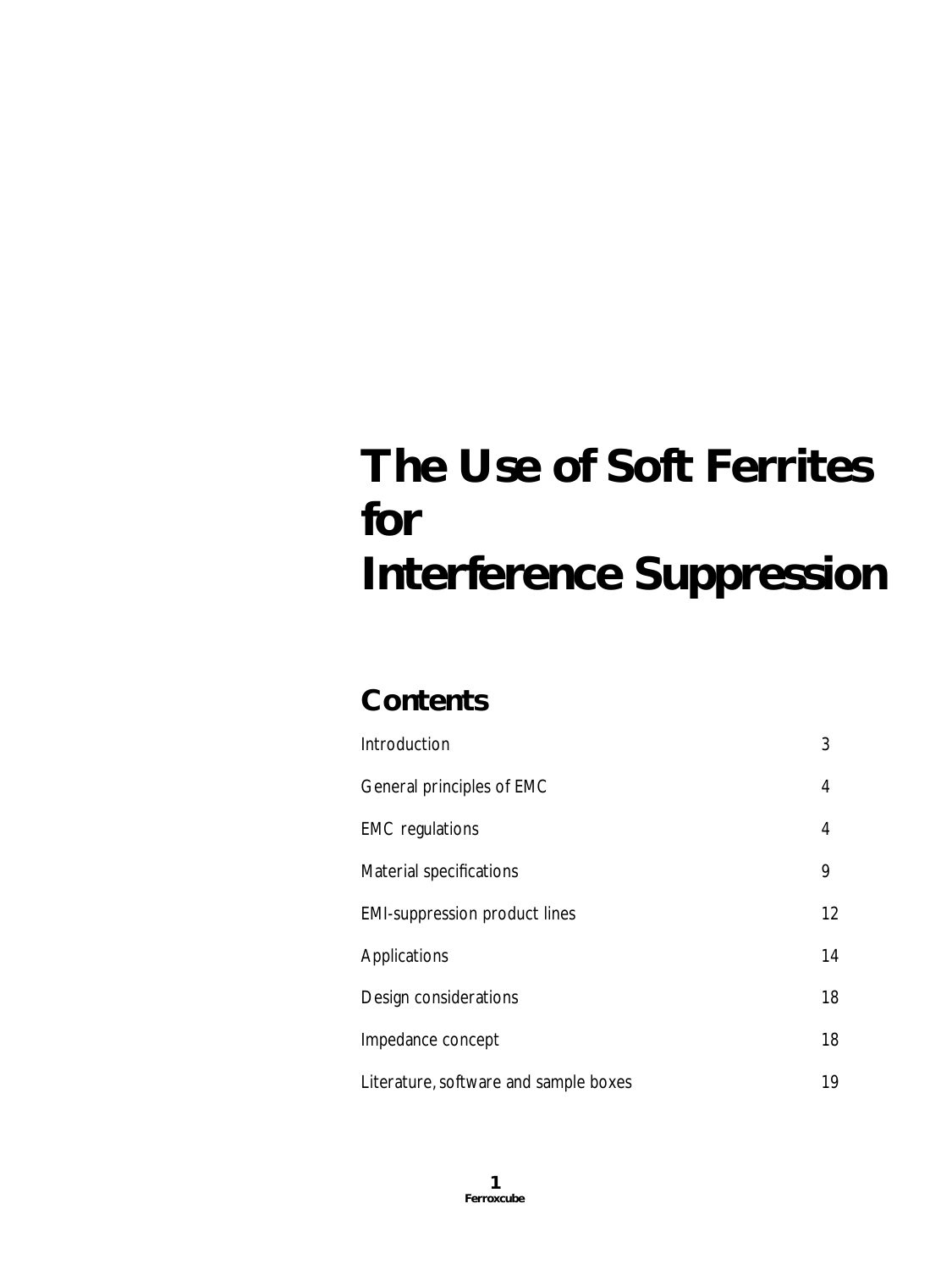

*Assortment of EMI-suppression ferrite products*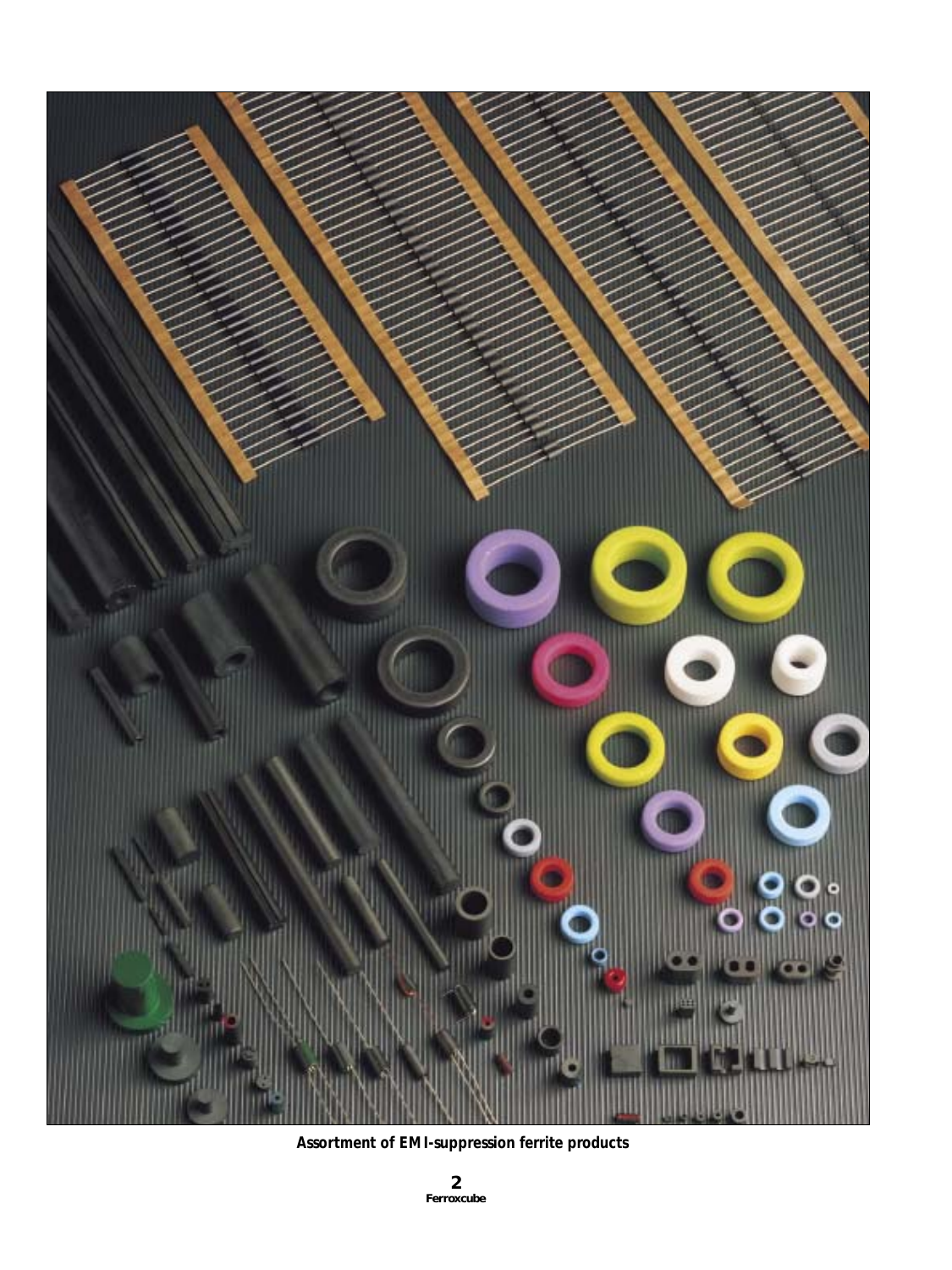### **1. Introduction**

In the field of electromagnetic compatibility several trends attribute to a growing necessity of EMC engineering.

#### *In signal processing :*

- Change from analog to digital (steep pulse edges, overshoot, ringing).
- Increase of clock frequencies.

#### *In power conversion :*

- Change from linear to switched mode supplies (high switching frequency, harmonics).
- Increase of switching frequencies.

These trends, directed to functional upgrading or reducing cost, inevitably also contribute to an increasing level of electromagnetic interference (EMI) emissions. Together with the increasing use of electronics this leads to a general EMC degradation. As a consequence, EMC legislation is getting world-wide more strict.

The most important regulations are the European Norms (EN) which are applicable in all European Union (EU) and European Free Trade Associated (EFTA) countries, FCC in United States and VCCI in Japan. The uniform legislation in the European Union is along the lines of the EMC directive 89/336/EEC. For every product to which no specific European norm applies, a general regulation is mandatory. These are the so called Generic Requirements (residential, commercial and light industry: EN 61000-6-3 for emissions and EN 61000-6-1 for immunity). This includes all electric and electronic products, no matter how trivial they seem to be !

Of course the first step to avoid interference problems is a good design practice, to tackle the problem right from the start. This can be insufficient if the interference is directly related to the inherent operating principle and too late if the interference is detected not earlier

than in the final design phase. In such cases extra suppression components are necessary, like ferrites, capacitors or shielding elements. Ferrites provide a solution to many problems of conducted and (indirectly) radiated interference. They can be applied almost anywhere :

- Shifted on wire or cable as beads, tubes or cable shields.
- Mounted on PCB as beads-on-wire, wideband chokes, SMD inductors, multilayer suppressors or integrated inductive components.
- Ring cores or U cores in mains filters, in the circuit, in a separate box or moulded in a connector.
- Wideband chokes or coiled rod inductors in electrical appliances or motors.

No ground connections are necessary as ferrites are connected in series with the interfering circuit and not in parallel as in the case of a capacitor. The wideband, lossy impedance makes ferrites well-suited as RF suppressor component.

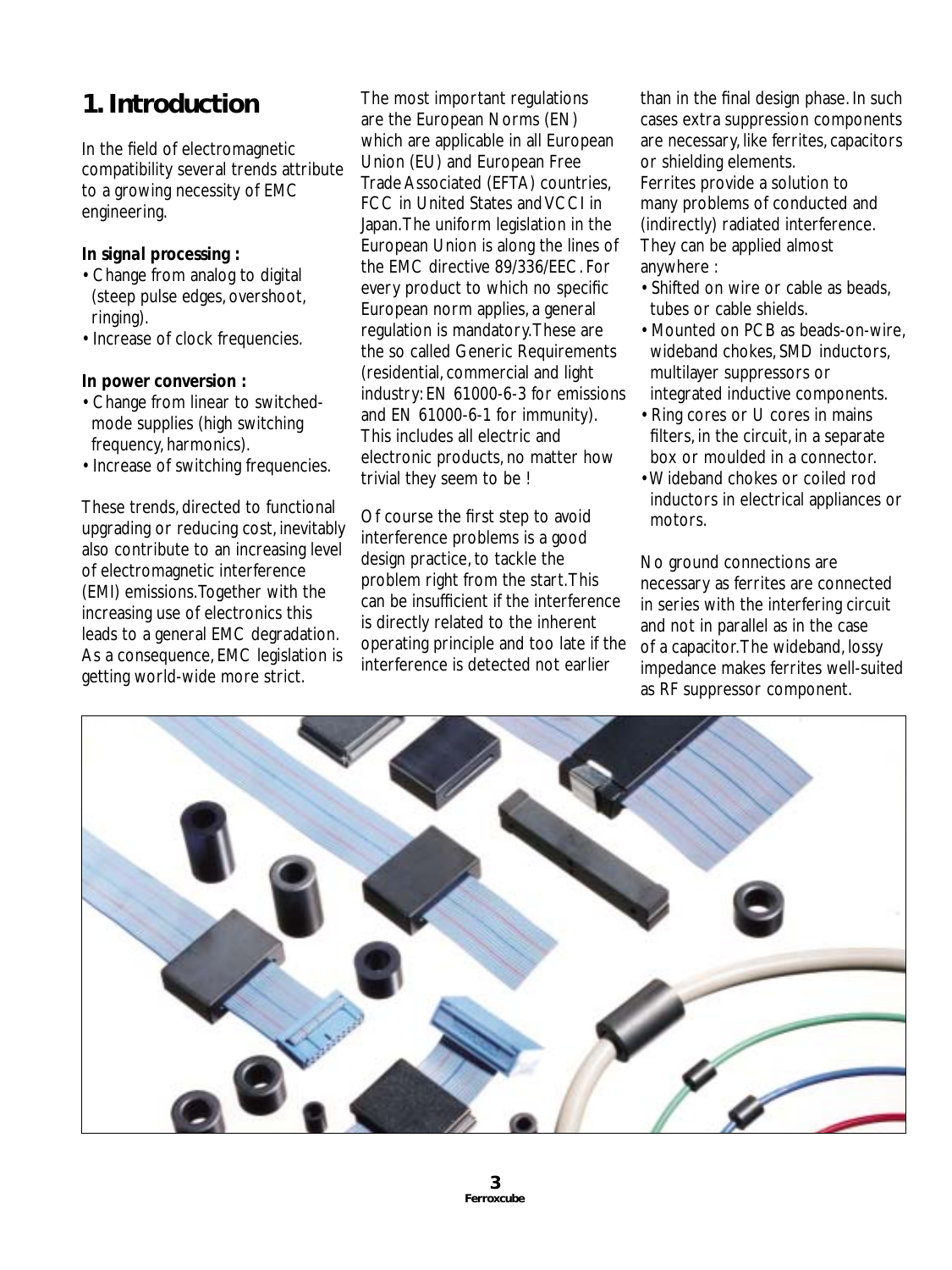# **2. General principles of EMC**

#### *2.a. Regulations*

Historically, all EMI regulations stated emission limits only. These define the maximum level of interference allowed as a function of frequency. In case of conducted interference it applies to the voltage on all inputs and outputs of the equipment, in case of radiated interference it applies to the field strength at a certain distance. Often two levels are stated:

• Class A for commercial and industrial areas.

• Class B for domestic and residential areas.

Class B is always stricter than class A. Also immunity is becoming subject of regulation. Taking into account the severity of the EMC problem, equipment must also be able to operate without functional degradation in a minimum EMI ambient. The difference between the actual level of emissions or susceptibility and the EMC limits is the required attenuation by filtering or shielding.

#### *2.b. Sources and propagation*

The source determines whether the interference is a transient or random variation in time (commutation motors, broadcast transmitters etc.) or a periodic signal (e.g. switchedmode power supplies). The frequency spectrum will be continuous in the first case and a line spectrum in the second. In practice, the minimum and maximum frequency involved are much more relevant and both types of sources can be broadband. Random variations are broadband if

they are very fast, harmonic disturbances if the basic frequency is high or if the deviation from a sine wave is considerable.

Interferences can propagate as an electromagnetic wave in free space. Suppression then requires shielding with conductive materials. Also propagation occurs via conductive paths such as the mains network, to which the majority of electrical equipment is connected. Below 30 MHz this is the main propagation mode. Suppression is done with a high impedance in series (inductor), a low impedance in parallel (capacitor) or a combination of both (filter).

Propagation via the mains can take place in two different modes : common and differential mode. Apart from phase and null which carry the supply current, there is the safety earth connection, which is generally taken as a reference.

#### **Common-mode :**

Phase and null interference voltages are equal. This is likely to occur if phase and null are close together and interference is coupling in from an external field (radiation or crosstalk).

#### **Differential-mode :**

Phase and null interference voltages have opposite phase angle but equal magnitude. This is likely to occur in case of switching equipment connected to the mains. In general a combination of both types can be present.

#### *2.c. Suppression with ferrites*

At RF frequencies a ferrite inductor shows a high impedance which suppresses unwanted interference. The resulting voltage over the load impedance will be lower than without suppression component, the ratio of the two is the insertion loss, see Fig. 2.



*Fig. 2 Insertion loss of an inductor.*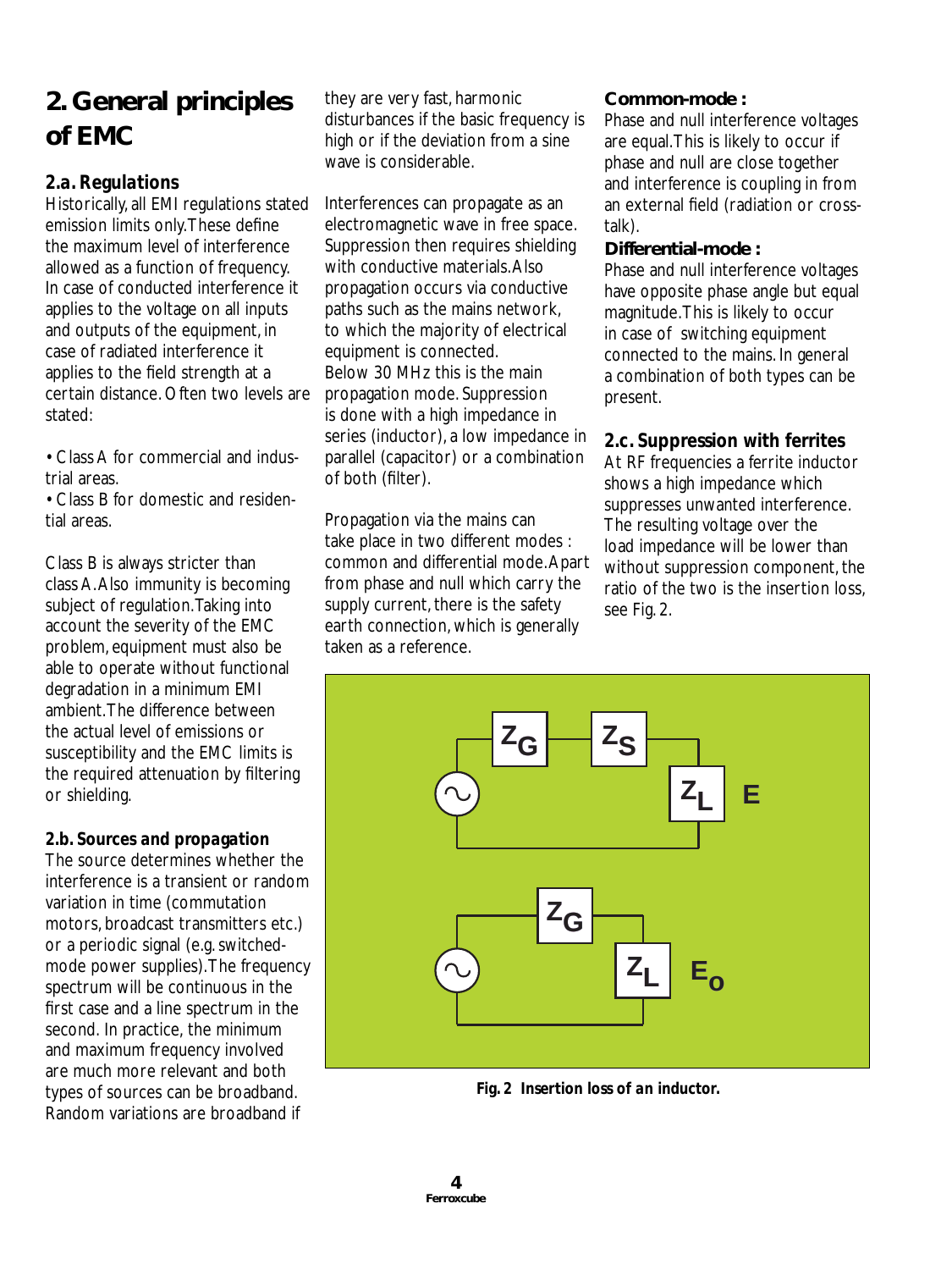

*Fig. 1a European generic emission norm 61000-6-3 (residential, commercial, light industry).*



*Fig. 1b European generic emission norm 61000-6-1 (industrial environment).*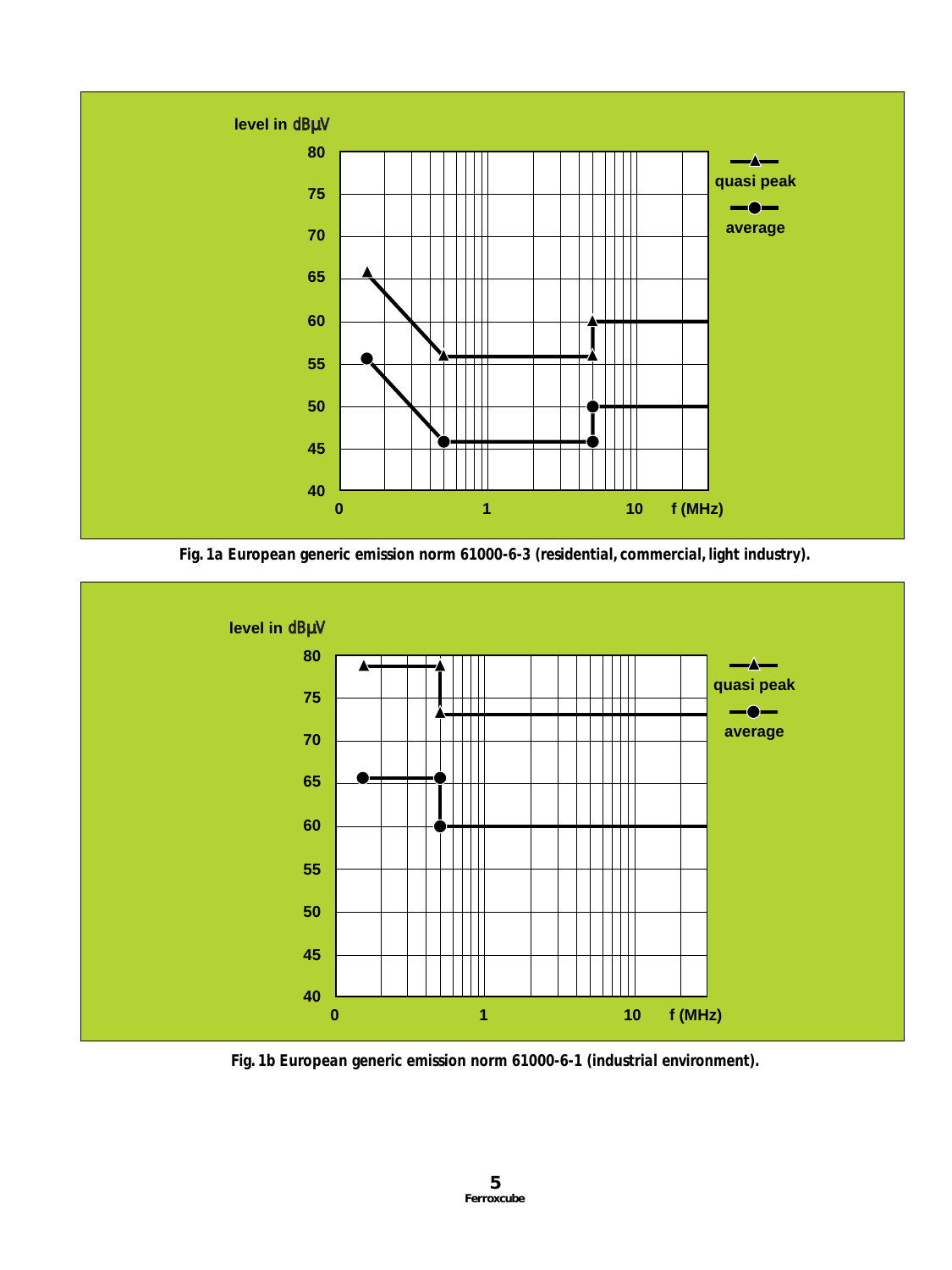The insertion loss is expressed as :

### $IL = 20 \cdot log_{10} (E_0/E)$  [dB]

$$
= 20 \cdot \log_{10} \frac{|Z_{G} + Z_{L} + Z_{S}|}{|Z_{G} + Z_{L}|}
$$
 [dB]

The decibel (dB) as a unit is practical because interference levels are also expressed in dB. However insertion loss depends on source and load impedance, so it is not a pure product parameter like impedance (Z). In the application, source and load impedance generally are not 50  $\Omega$  resistive. They might be reactive, frequency dependent and quite different from 50  $Ω$ . Conclusion : insertion loss is a standardized parameter for comparison, but it will not predict directly the attenuation in the application.

At low frequency, a ferrite inductor is a low-loss, constant self-inductance. Interferences occur at elevated frequencies and there the picture changes. Losses start to increase and at a certain frequency, the ferrimagnetic resonant frequency, permeability drops rapidly and the impedance becomes almost completely resistive. At higher frequencies it even behaves like a lossy capacitor. While for most applications the operating frequency should stay well below this resonance, effective interference suppression is achieved up to much higher frequencies. The impedance peaks at the resonant frequency and the ferrite is effective in a wide frequency band around it. The material choice follows from the

critical interference frequencies; ideally they should coincide with the ferrimagnetic resonance frequency, the top of the impedance curve. According to Snoek's law, this resonant frequency is inversely proportional to the initial permeability, which gives us a guide for material choice. The higher the interference frequency, the lower the material permeability should be. The whole RF spectrum can be covered with a few materials if the right permeability steps are chosen. At the resonant frequency and above, the impedance is largely resistive, which is a favourable characteristic of ferrites.

• *Firstly,* a low-loss inductance can resonate with a capacitance in series (positive and negative reactance), leading to almost zero

 impedance and interference amplification! A resistor cannot resonate and is reliable independent of source and load impedances.

- *Secondly,* a resistance dissipates interfering signals rather than reflecting them to the source. Small oscillations at high frequency can damage semiconductors or negatively affect circuit operation and therefore it is better to absorb them.
- *Thirdly,* the shape of the impedance curve changes with the material losses. A lossy material will show a smooth variation of impedance with frequency and a real wideband attenuation. Interferences often have a wideband spectrum to suppress.

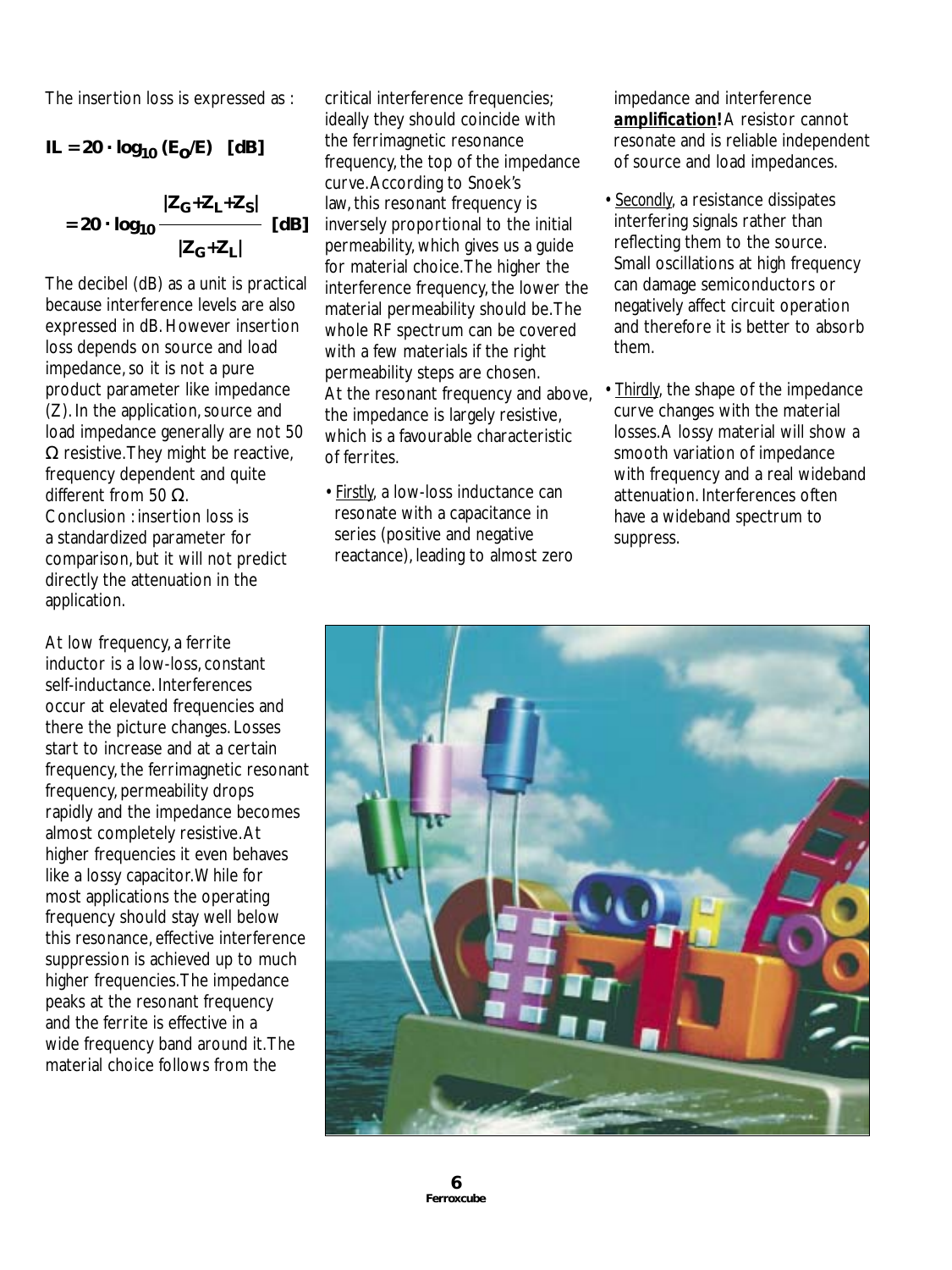#### *2.d. Current-compensation*

Ferrite inductors inserted separately in both lines suppress both common and differential mode interference. However, saturation by the supply current can be a problem. Remedies are a low permeability material, a gapped or open circuit core type. Disadvantage is the larger number of turns required to achieve the same inductance, leading to higher copper losses. All this can be overcome with current-compensation. Phase and null supply currents are opposite and have equal magnitude. If both conductors pass through the same holes in the ferrite core, the net current is theoretically zero and no saturation occurs. In other words, these currents generate opposite fluxes of equal magnitude that cancel out.

In practice, some stray flux will occur. The stray flux paths will not coincide and these fluxes do not cancel out.

#### **Examples of current-compensated inductors :**

- A ring core with two windings with equal number of turns. The winding directions are such that the incoming current through one winding and the equally large outgoing current through the other generate opposite fluxes of equal magnitude. Current compensation would be almost ideal with both windings along the total circumference, one over the other. But in practical cases each winding is placed on one half of the ring core because of insulation requirements.
- A twisted wire inductor, which is wound with the twisted wire pair as if it were a single wire.



- A tube or round cable shield shifted on a coaxial cable.
- A flat cable shield, shifted on a flat cable. Here the net current of all inductors together is zero.

In case of an I/O cable, such as coax or flat cable, the problem will not be saturation by high current. The reason for the current-compensation is now that the actual signal is also of RF frequency and it would be suppressed together with the interference. The current-compensated inductor has one limitation: it is only active against common-mode interference. However the small leakage inductance will also suppress some differential-mode interference.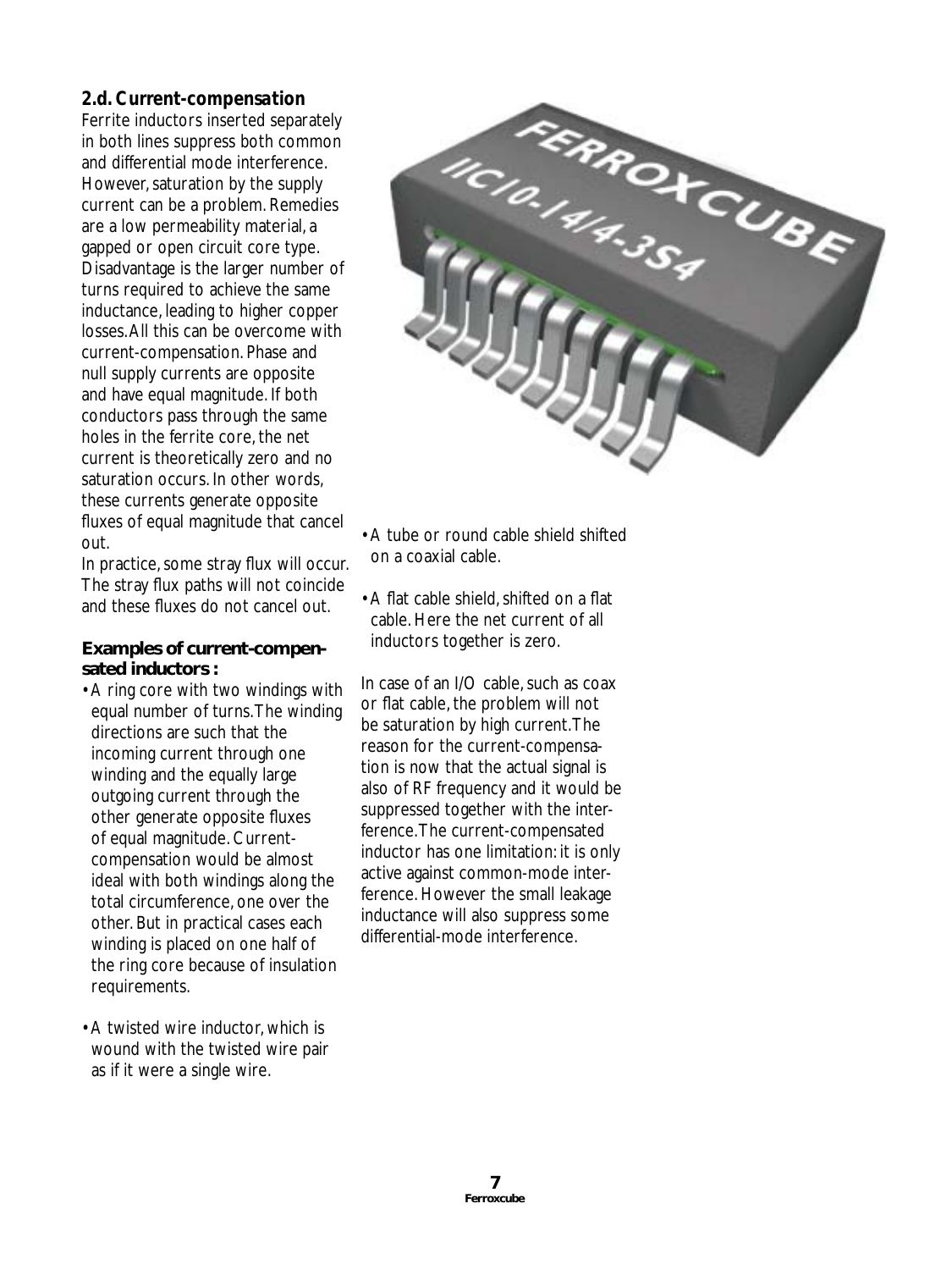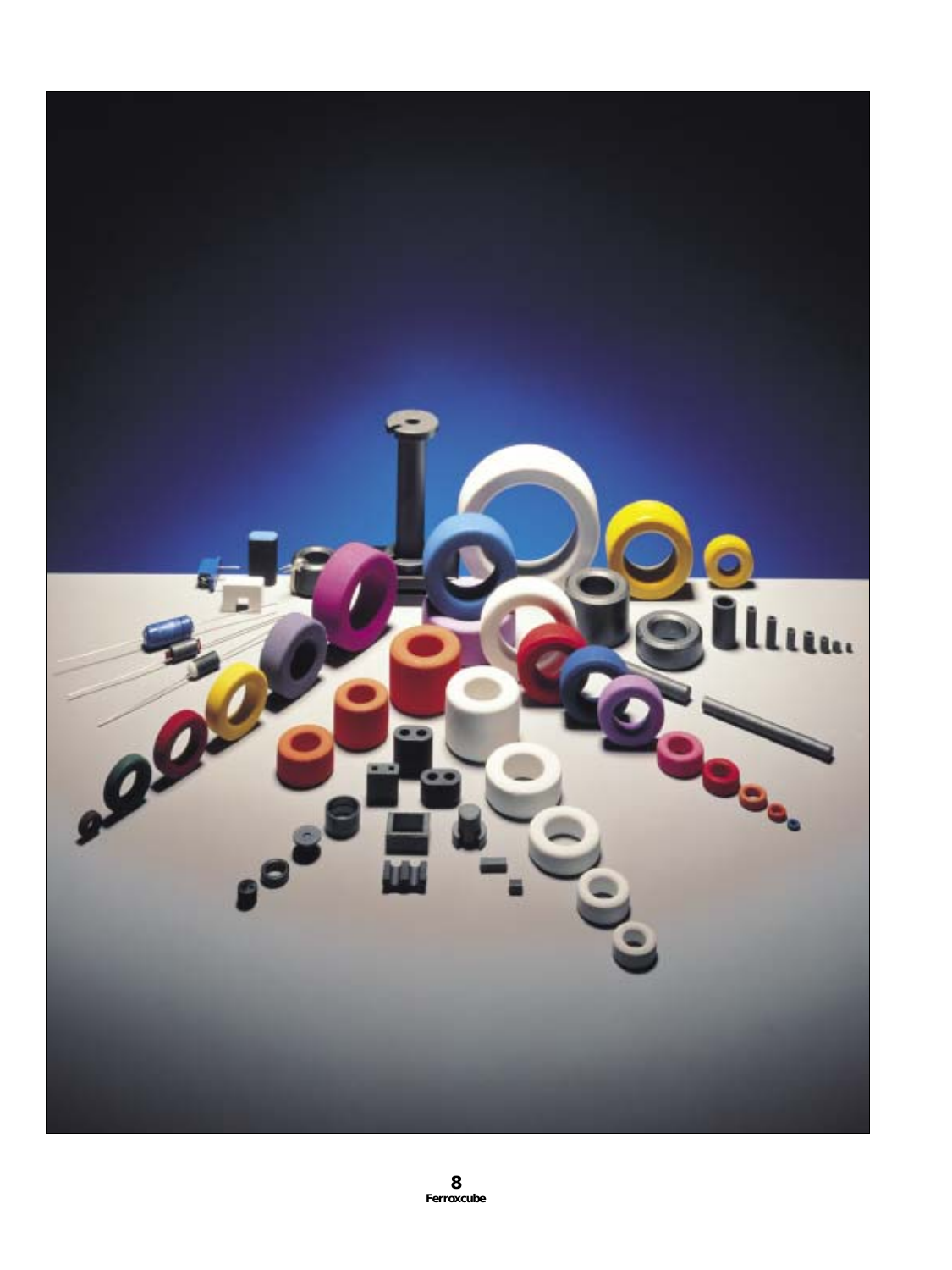### **3. Material specifications**

There are different material categories :

- *Manganese-zinc ferrites (MnZn)* These ferrites have a high permeability but also a low resistivity and are most effective at low frequencies. The ferrites 3S3 and 3S4 have a higher resistivity and are real wideband materials as well.
- *Nickel-zinc ferrites (NiZn)* These materials usually have a lower permeability but much higher electrical resistivity than the manganese-zinc ferrites and are effective up to 1000 MHz.

#### *• Iron powder*

Permeability of this material is also low but bandwidth is less than for nickel-zinc ferrites because of their low resistivity. Their main advantage is a saturation flux density which is much higher than for ferrites, so they are suitable for very high bias currents.

The main material parameters are given in the table while the typical impedance curves are given in Fig. 3. For manganese zinc ferrites the frequency at which the impedance peaks, is given in Fig. 4.

#### *Main material parameters.*

The impedance peak frequency versus permeability curve clearly confirms Snoek's law. For the nickel

zinc ferrites the same law is valid, but at high frequency the picture is more complex. Apart from resonant losses, eddy current losses will play an important role. They reduce the impedance at high frequencies for manganese zinc ferrites. For nickel zinc ferrites they are not very important below 100 MHz due to the much higher resistivity. The 4A15 curve in Fig. 3 peaks at 100 MHz although permeability is higher than that of 3B1. A second complicating factor is parasitic coil capacitance. The 4B1 and 4C65 curves (measured on the same ring size and with equal number of turns for comparison) are limited by coil capacitance, whereas the 4S2 curve of Fig. 5 was measured on a bead  $(N=1)$  and peaks at higher frequency.

| <b>Type</b>        | <b>Material</b> | $\mu_i$ | $B_{sat}$<br>(mT) | $T_c$<br>$(^{\circ}C)$ | ρ<br>$(\Omega m)$ |
|--------------------|-----------------|---------|-------------------|------------------------|-------------------|
| Manganese          | <b>3E8</b>      | 18000   | 350               | 100                    | 0.1               |
| Zinc               | 3E7             | 15000   | 400               | 130                    | 0.1               |
|                    | 3E6             | 12000   | 400               | 130                    | 0.1               |
|                    | <b>3E5</b>      | 10000   | 400               | 120                    | 0.5               |
|                    | 3E26            | 7000    | 450               | 155                    | 0.5               |
|                    | 3E27            | 6000    | 400               | 150                    | 0.5               |
|                    | 3C11            | 4300    | 400               | 125                    |                   |
|                    | <b>3S1</b>      | 4000    | 400               | 125                    |                   |
|                    | 3C90            | 2300    | 450               | 220                    | 5                 |
|                    | <b>3S4</b>      | 1700    | 350               | 110                    | 10 <sup>3</sup>   |
|                    | 3B1             | 900     | 400               | 150                    | 0.2               |
|                    | <b>3S3</b>      | 250     | 350               | 200                    | 10 <sup>4</sup>   |
| <b>Nickel</b>      | 4A15            | 1200    | 350               | 125                    | 10 <sup>5</sup>   |
| Zinc               | <b>4S2</b>      | 700     | 350               | 125                    | 10 <sup>5</sup>   |
|                    | 4B1             | 250     | 350               | 250                    | 10 <sup>5</sup>   |
|                    | 4C65            | 125     | 350               | 350                    | 10 <sup>5</sup>   |
| <b>Iron Powder</b> | 2P90            | 90      | 1600              | $140*$                 | low               |

*Table 1 : Main material parameters. \* Maximum operating temperature*

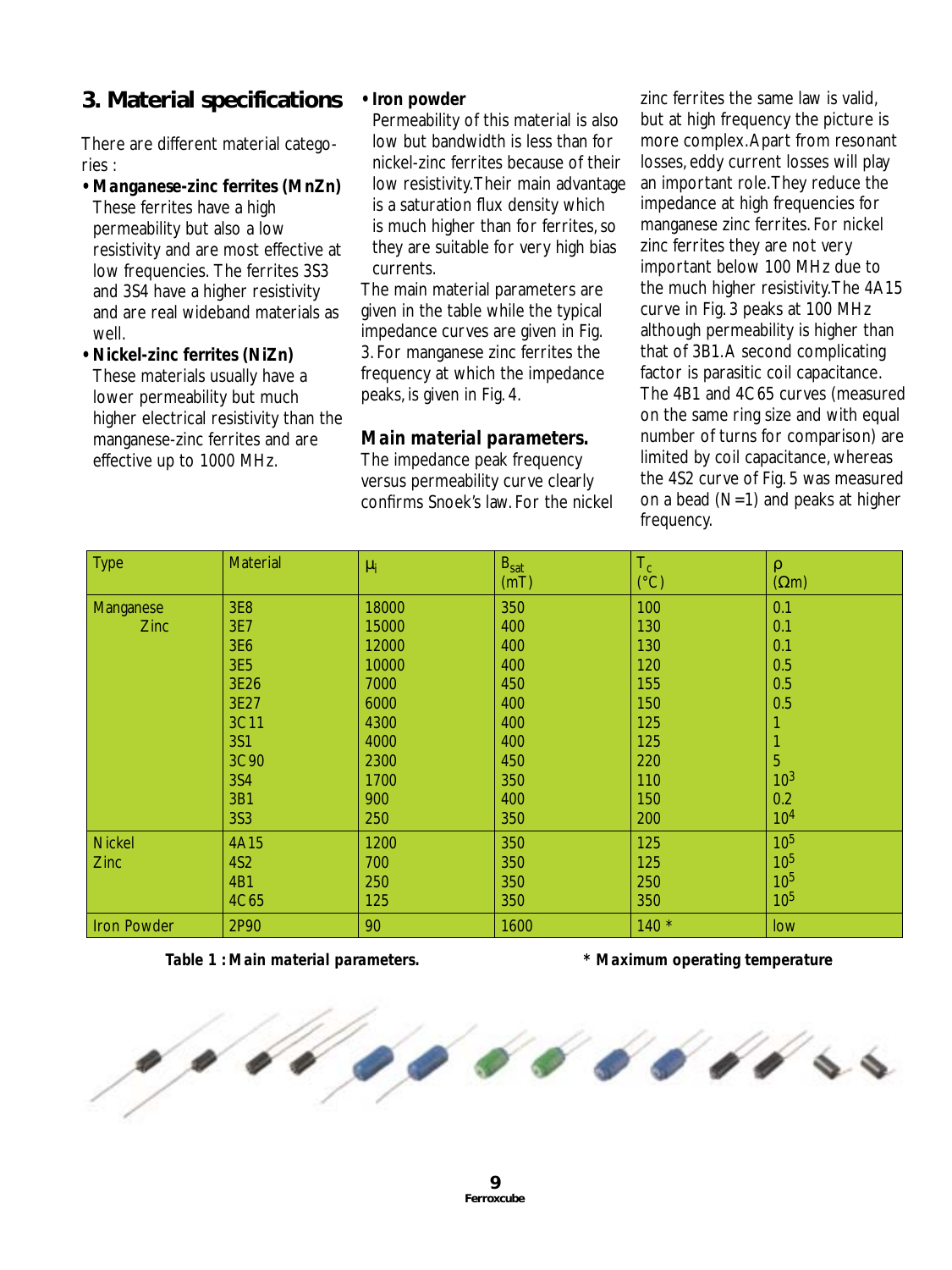

*Fig. 3 Impedance versus frequency for several ferrite materials. ( measured on TN12.5/7.5/5 ring cores with 5 turns )*



*Fig. 4 Frequency of impedance peak for some MnZn ferrite materials.*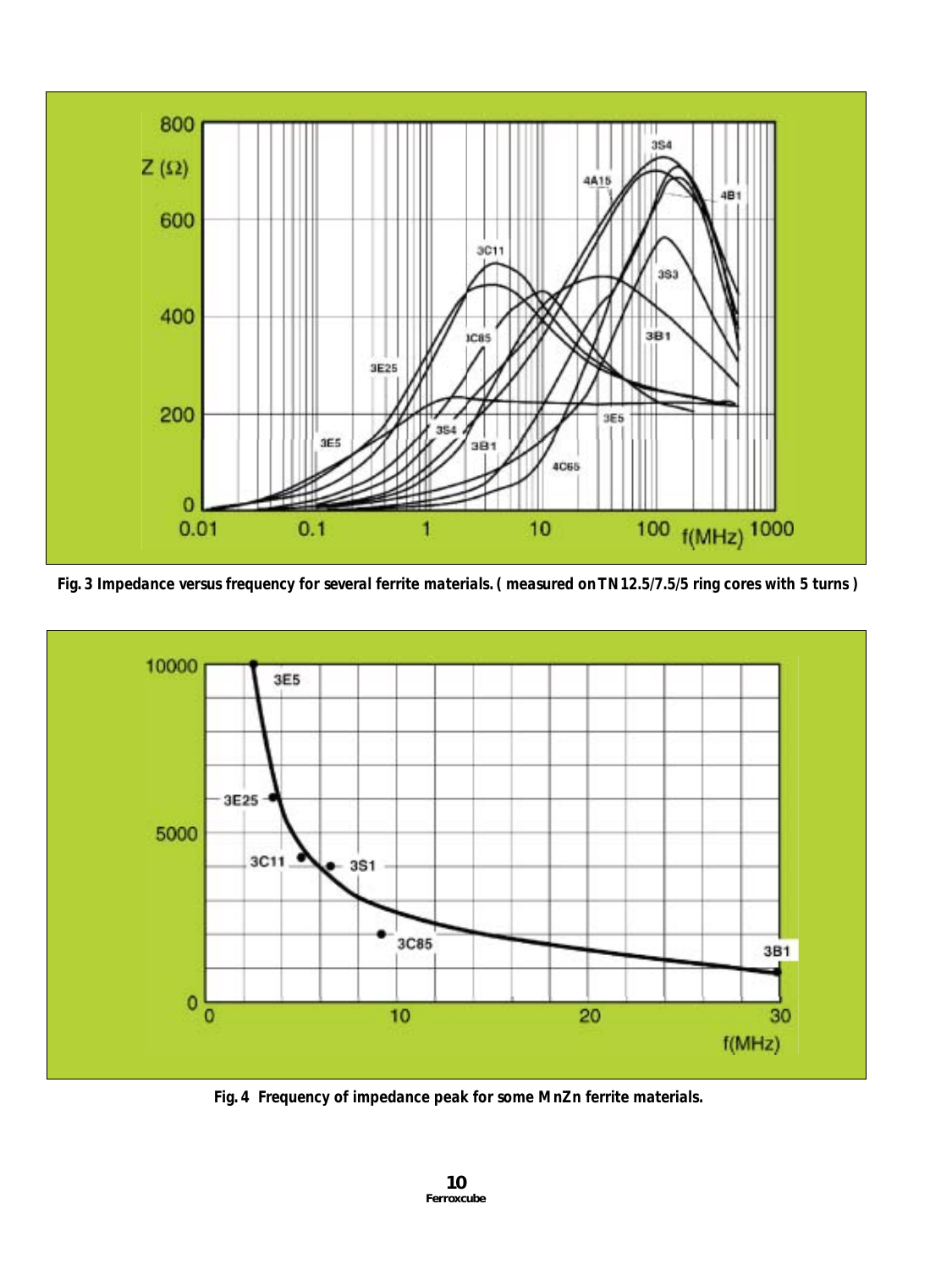

*Fig. 5 Effect of bias current on the impedance of a 3S1 bead. ( measured on BD5/2/10 beads on a single wire )*



*Fig. 6 Effect of bias current on the impedance of a 4S2 bead. ( measured on BD5/2/10 beads on a single wire )*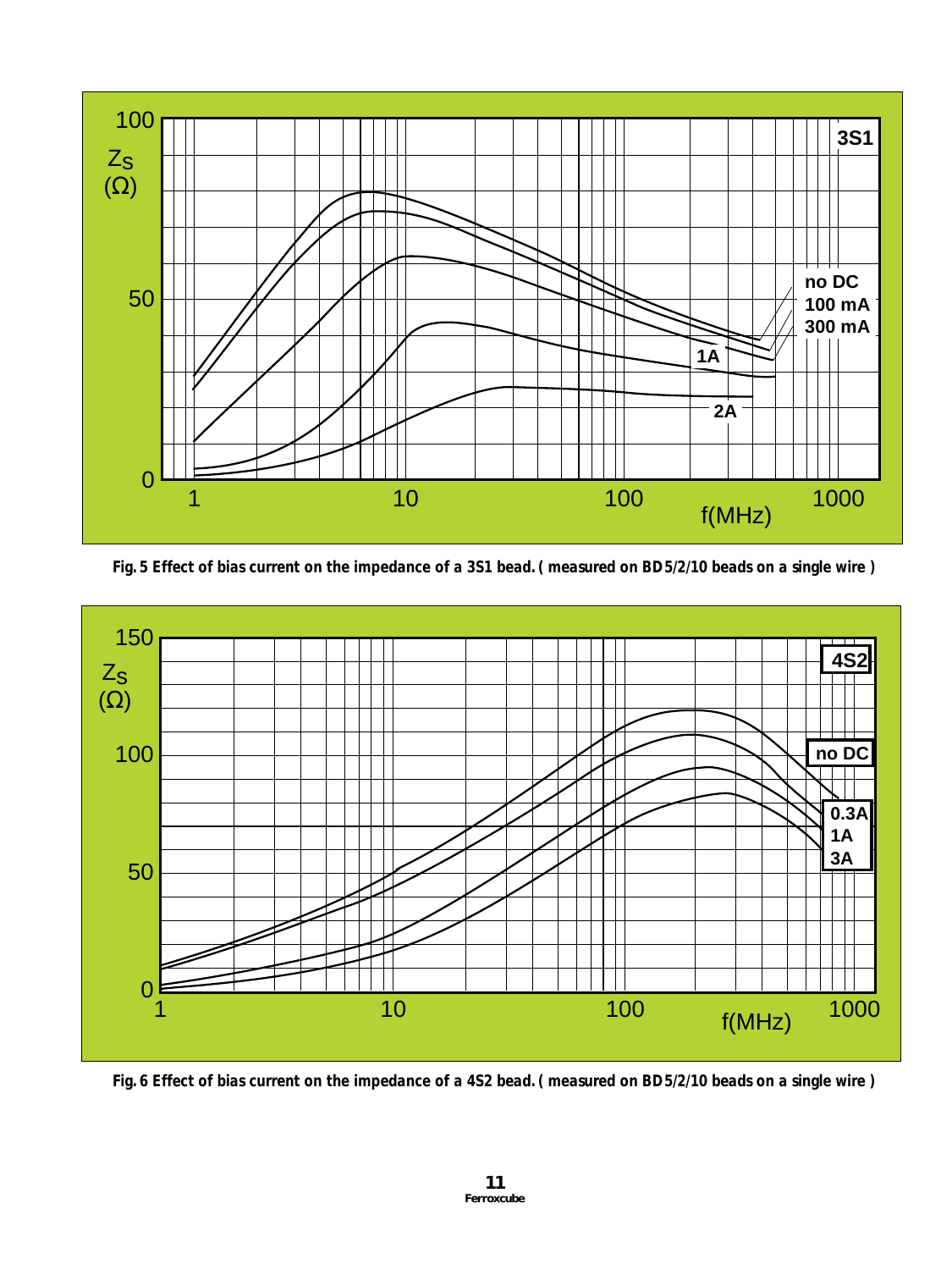## **4. EMI suppression product lines**

A variety of shapes is used for EMI suppression (see the table below). For most of these product types Ferroxcube have defined a standard range with balanced size distribution and logical material selection. Apart from the standard range, products

can be custom designed to fit aspecific application. Solderability and taping are in accordance with accepted IEC and EIA norms. A thorough quality control is maintained in all stages of the production process : raw materials inspection, powder batch control, statistical process control (SPC) and production batch control as final inspection. Our production facilities

are certified to ISO 9001 and ISO 14001. For detailed information on product lines, ask for the appropriate product brochure, see at the back. Sample boxes are available to support the designer.

| $\sqrt{ }$ Type           | <b>Shape</b>                                                                                                        | <b>Main applications</b>                                                                                                                                                                   |
|---------------------------|---------------------------------------------------------------------------------------------------------------------|--------------------------------------------------------------------------------------------------------------------------------------------------------------------------------------------|
| magnetically closed cores | ferrite ring cores<br>iron powder rings<br>tubes<br>beads<br>multihole cores<br>cable shields<br>plate with holes   | mains filters<br>lamp dimmers<br>round cable shielding<br>wire & component lead filtering<br>wire filtering (multi-turn)<br>round & flat cable shielding<br>flat cable connector shielding |
| magnetically open cores   | rods<br>bobbin cores                                                                                                | commutation motors in cars<br>power line chokes                                                                                                                                            |
| l inductors               | beads-on-wire<br>SMD beads & chokes<br>wideband chokes<br>multilayer suppressors<br>integrated inductive components | PCB supply line / RF filtering<br>PCB supply line / RF filtering<br>domestic appliances, various<br>PCB supply line / RF filtering<br>PCB supply line / RF filtering                       |

*Table 2 : Product shapes with their main applications*



*Range of SMD beads and chokes*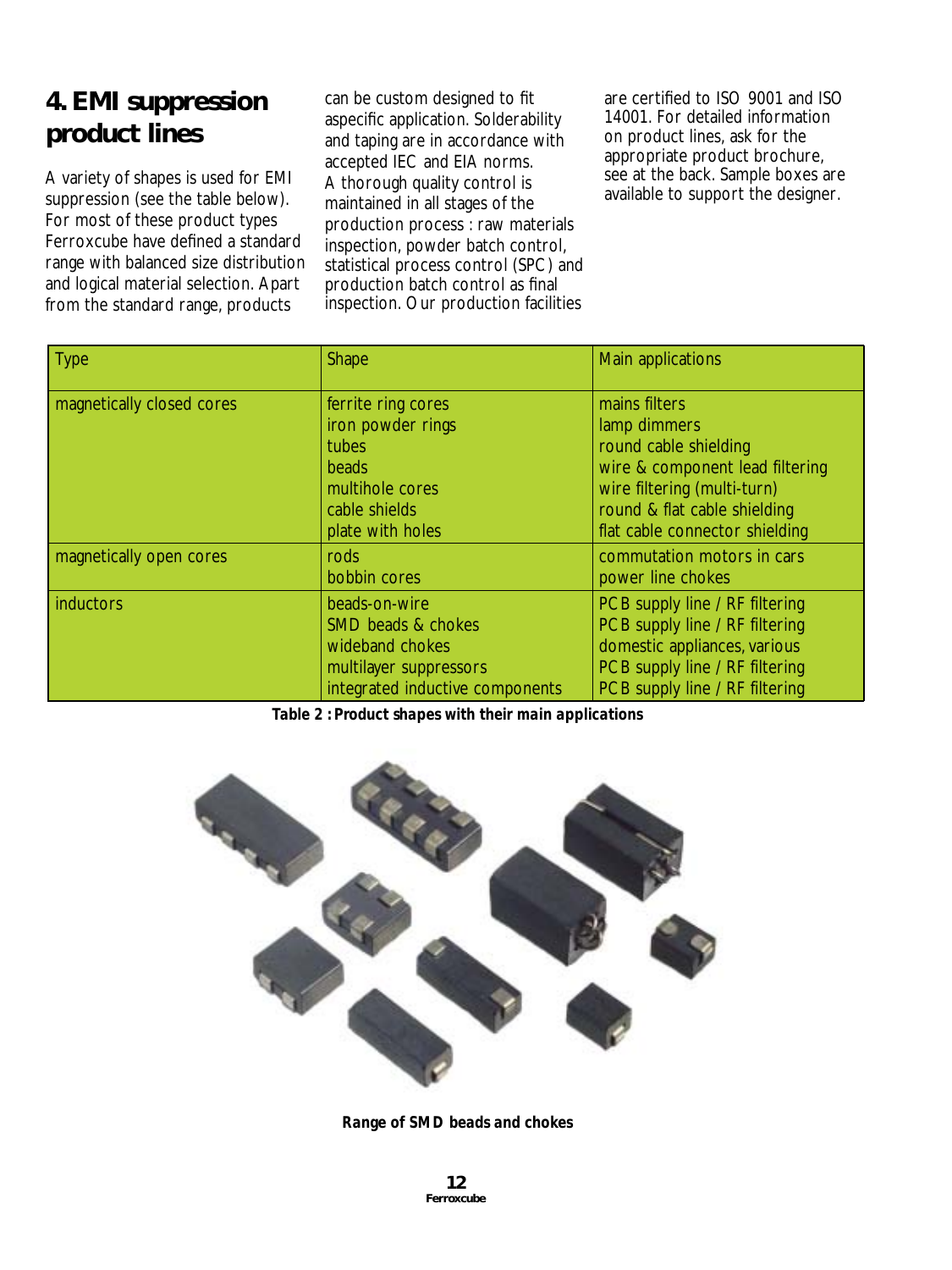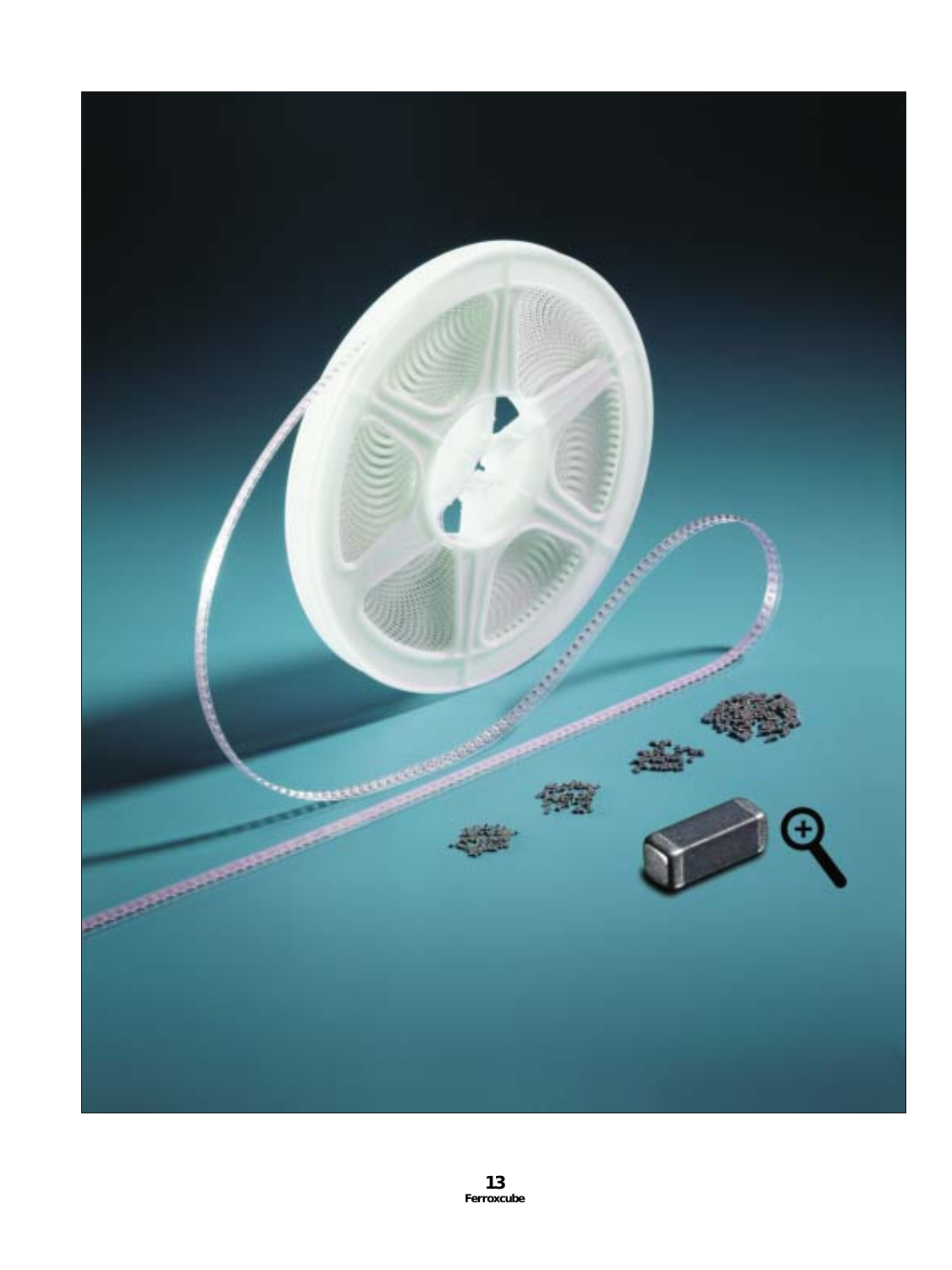## **5. EMI suppression applications**

Whereas the material choice is derived from the EMI frequency band, the core shape and way of winding are largely determined by practical considerations and possible saturation by the load current. According to the last criterion, three application groups can be distinguished : small signal, intermediate and power.

#### *5.a. Small signal applications*

*• Coaxial cable shielding*

(round cable shield, tubes, ring cores)

*• Flat cable shielding*

(rectangular cable shield) If the cable carries an information signal, either analog or digital, saturation will be no issue. This is typically the case with cable shielding. Inside diameter is fixed by the cable dimensions and impedance adjusted mainly by the length

and / or number of shields. Impedance depends linearly on length and only logarithmically on the outside dimensions. The product can be in one piece for mounting during manufacturing or split for retrofit solution. A split product uses special clamps to prevent a parasitic air gap with loss of impedance. A very simple (temporal) retrofit solution for flexible cable is winding a few turns on a ring core of large diameter. The large inner diameter and short length (small impedance) are compensated by using more than one turn. The suppression is only common mode.

#### *• Cable connector shielding* (plate with holes)

A built-in suppression for the connector of a flat cable is a ferrite plate with holes fitting over the separate pins. The material must be nickel-zinc to prevent shortcircuit. Because the holes are close together, this configuration approximates the common mode

configuration of the above mentioned cable shields.

#### *5.b. Intermediate applications* **• Component lead filtering** (beads)

Beads are small tubes especially designed for suppression. If a specific known component is the source, e.g. a diode causing overshoot oscillations when entering the nonconductive state, then the bead is shifted directly over the leads of this component.

#### **• PCB inductors**

(beads-on-wire, SMD beads & chokes, multilayer suppressors,

integrated inductive components) If the source is not known, but the propagation path can be identified, e.g. the DC power supply lines or a fast digital clock line, then this line should be blocked. The bead has two equivalents :

- for through-hole mounting a bead on-wire (bead glued on a wire, axially taped and reeled).
- for surface mounting an SMD bead (bead with flat wire, blister taped and reeled).

A larger impedance can be achieved with a multi-turn choke. For even higher attenuation either a multilayer suppressor or a complete filter can be made by adding capacitors. SMD ceramic multi-layer capacitors (CMC) are best suited for this purpose because of their very small lead inductance and excellent highfrequency characteristics.

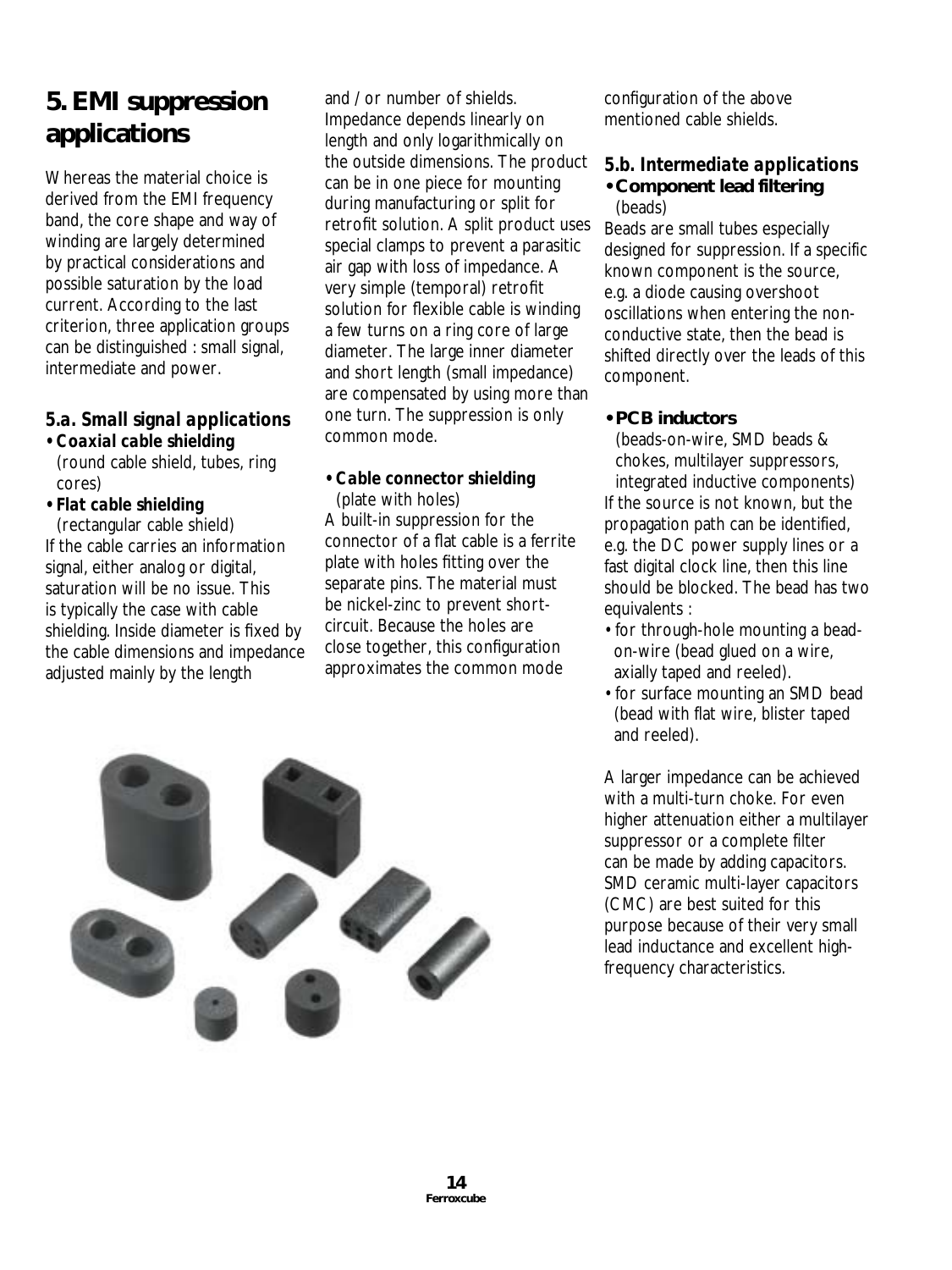

*Fig. 7 Overview of small signal suppression products*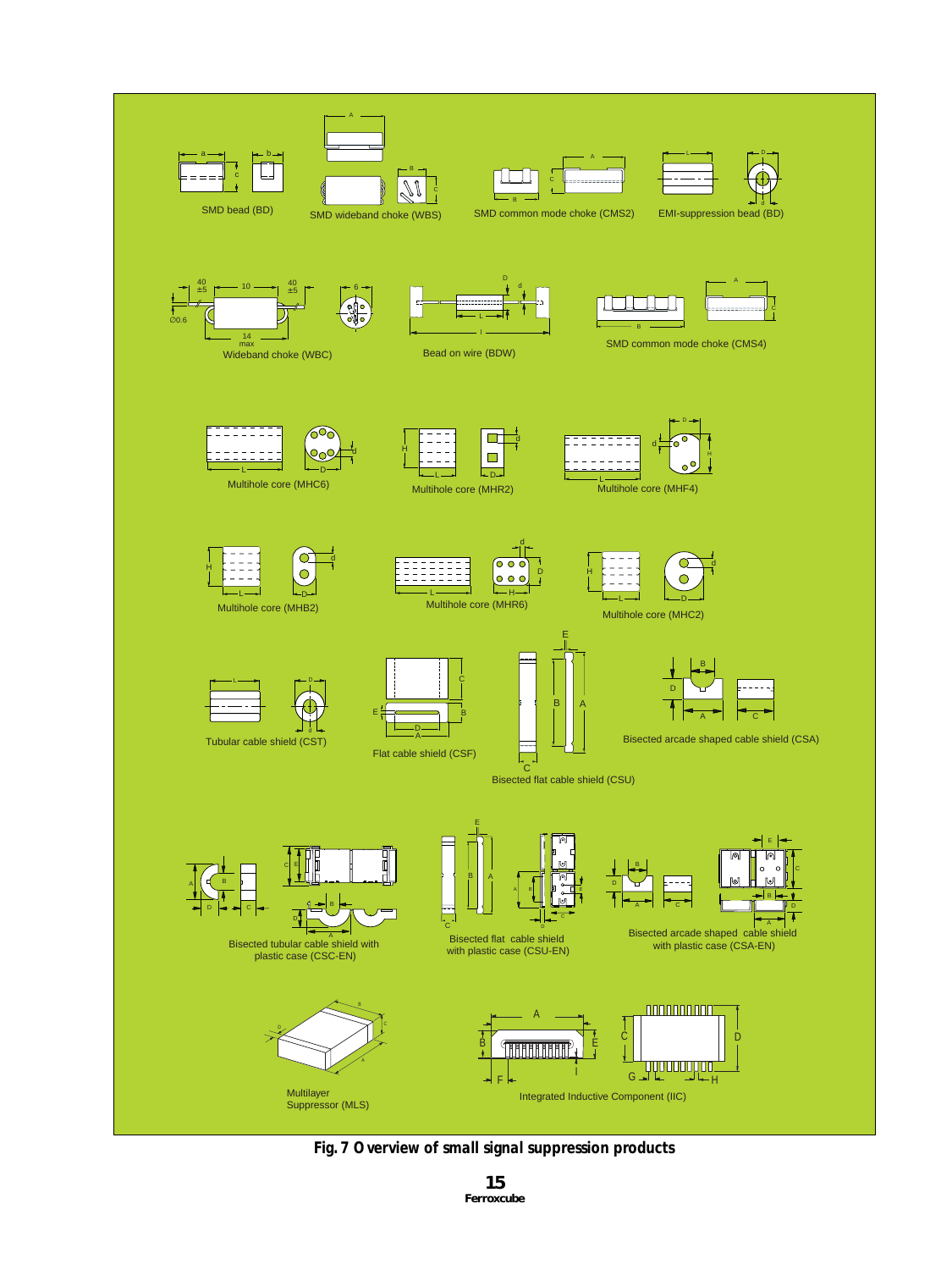

*Fig. 8 Typical mains filter configuration.*

#### **• Wire filtering**

(beads, two-hole cores) If only the printed circuit board that generates the interference is known, then the wires connecting it with other system boards should be filtered. Wires can be filtered with a bead like component leads. To achieve more impedance, multihole cores are a good solution. The wire is simply drawn through several holes until sufficient impedance is achieved. The system parts are not necessarily boards. In an electric shaver for instance you will find a filter between mains plug and motor consisting often of a bead on either lead, combined with 3 capacitors.

#### **• Wideband chokes**

Wideband chokes are mounted on different places, often not on circuit boards. Their main advantage is a combination of high impedance and large bandwidth. The wires are wound through holes in the core, thus separating them physically and reducing parasitic coil capacitance. Several insulated types are available to prevent short-circuit between wire bends or of wire bends with other metallic parts.

#### **5.c. Power applications**

#### **• Current-compensated chokes in mains filters**

(ferrite ring cores) Most equipment nowadays has switched-mode power supplies to reduce volume and weight. Electronic circuits have been miniaturised constantly and the remaining subsystems set the size limits. A television set is not much more than a picture tube and a power supply. For EMC purposes, a mains filter is necessary. The same holds for the electronic ballast of energy-saving fluorescent lamps. Mains filters are also manufactured as separate components.

The following components can be found in mains filters :

- two inductors L on the same core for low-frequency attenuation (harmonics of the switching frequency)
- two Cy capacitors for additional common-mode attenuation (at higher frequencies)
- $\cdot$  a C<sub>x</sub> capacitor for differentialmode attenuation



*Fig. 9 Some products used in power applications.*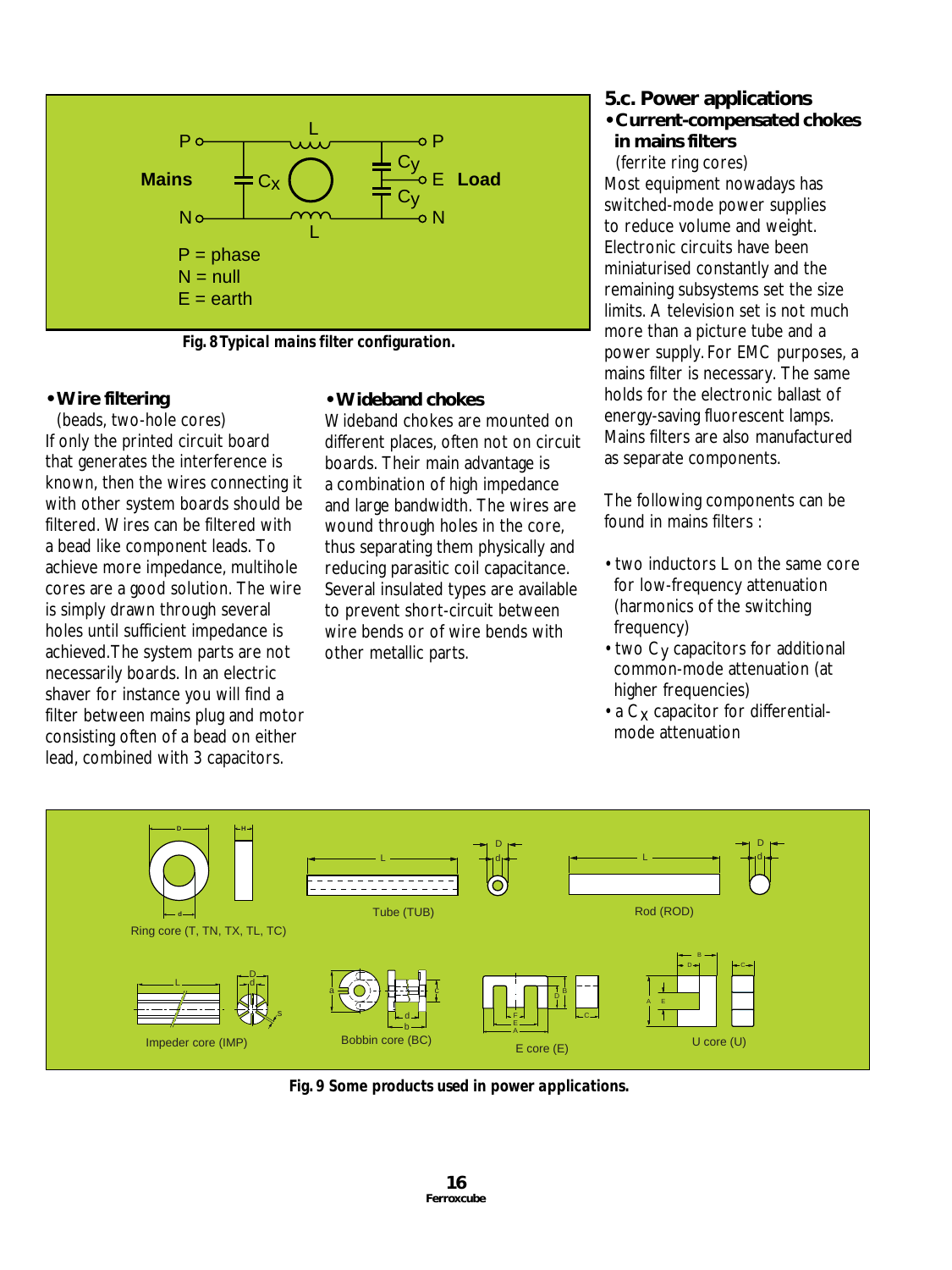The choke has to fulfil contradicting requirements : high inductance as well as high rated current. To prevent an unpractical choke size, current-compensation is applied to a ring core in a high-permeability material (see also section 2.d.). Many variations exist according to the specific equipment type, e.g. the compensated choke alone can be moulded in the plug of TV supply cables.

#### **• Lamp dimmers**

(iron powder ring cores) Fluorescent lamps cannot be dimmed like incandescent lamps simply by decreasing voltage, because below their threshold they turn off. Electronic dimmers use a variable part of the supply voltage period by means of delayed thyristor ignition. The harmonics of the mains frequency require iron powder i.s.o. laminated silicon iron to reduce eddy current losses. On the ignition instant a parasitic ringing can be observed, of which the frequency (a few MHz) is determined by parasitic inductances and capacitances in the circuit. At MHz frequencies the losses of iron powder are large and the ringing is dissipated in a few periods. Ferrites have much less losses and would reflect a large part of the ringing energy, which could damage the semiconductors of the control circuitry.

#### **• Power line chokes**

(bobbin cores)

If chokes operate on separate power lines and current-compensation is not possible, then an open core type must be chosen. To reach a high inductance, hundreds of turns can be necessary and a bobbin core is the appropriate shape.



*Range of multilayer suppressors in standard EIA sizes 0402 to 1812*

#### **• Electric commutation motors in cars (rods)**

In a modern car, many electric commutation motors are applied. There are a starter motor, a fuel pump, small ventilators, screen wiper motors, window lift motors, sun roof motors etc. The commutation is accompanied by high-frequency sparks which cause RF interference. This will be picked up by the FM radio, but if motor functions are regulated electronically, also safety is at stake. Large currents are involved, starter motor current can be as high as 40 A. Due to the frequency (FM band around 100 MHz) the inductance does not have to be very large and a rod with a single layer winding is the right choice. Motor temperatures can reach 150 °C, so the Curie temperature of the ferrite should be well over 200 °C, in combination with good HF impedance behaviour. The low permeability is no problem in a rod shape. 3S3 is the ideal material for this application.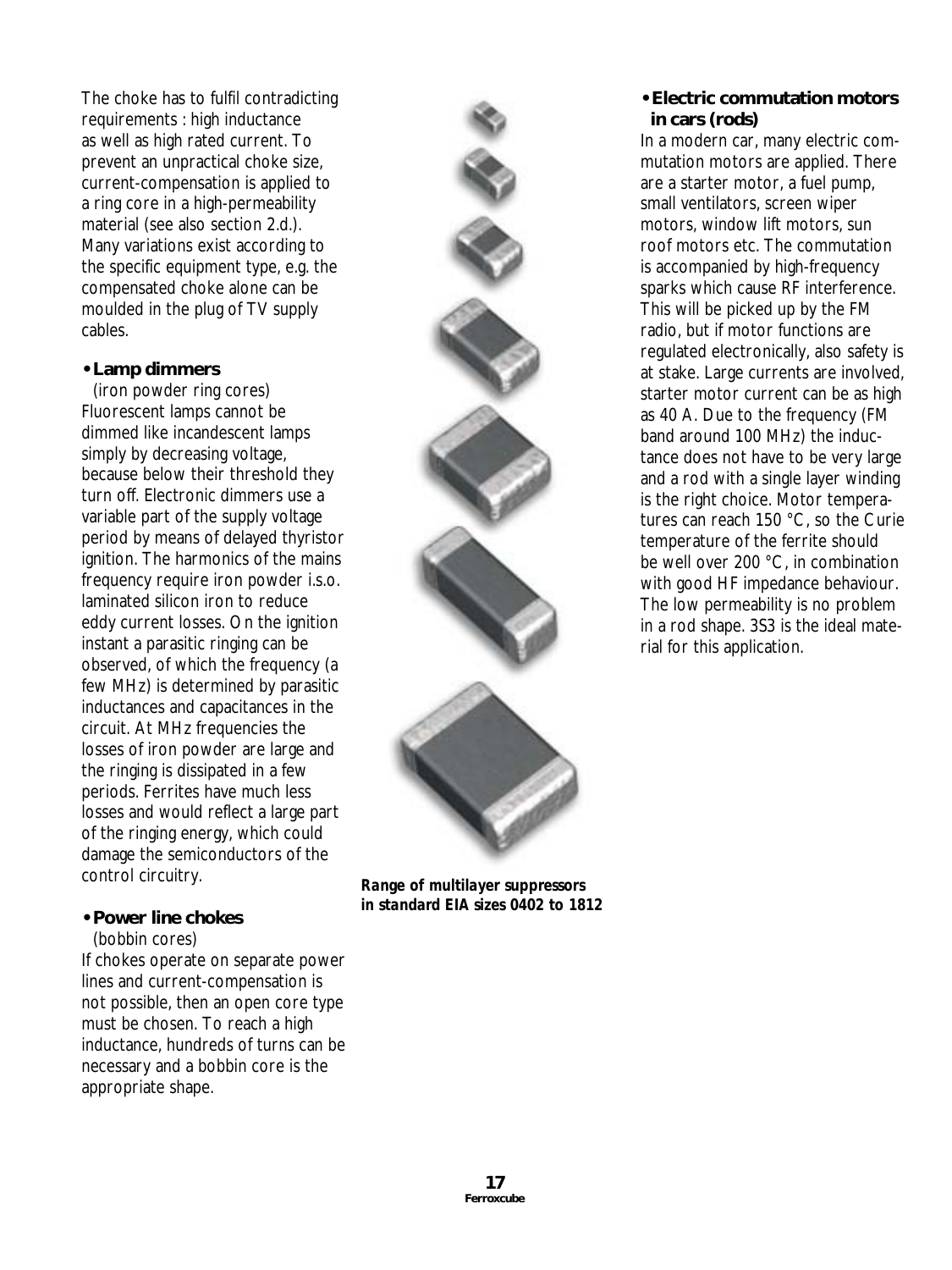### **6. Design considerations**

Even without any trials or calculations, a lot of problems can be avoided beforehand by good design practices. In order of priority they are :

- avoid generating interference (minimize clock rate, smoothen pulse shape),
- keep it far away (separate power components and circuits from the rest)
- impede its propagation (minimize conductor path length and component lead length),
- suppress with ferrites and capacitors.

The following points should be considered while taking EMI-suppression measures :

- The insertion of ferrite components lowers equally emission and susceptibility, the essence is blocking the propagation path. The ferrite should always be located as close to the source as possible. All intermediate circuitry and cable length acts as antenna and produces radiated interference. The same holds for capacitors or any type of suppression component.
- The ferrite and the conductor should be close together. Beads, tubes and cable shields should fit close around the wire or cable and other core shapes should be wound tightly. If not, then stray flux is present, which converts into mutual inductance if other circuit parts are close enough to be in the stray field.
- Especially for open core types like

rods and bobbin cores, the stray flux can be a problem. Bobbin cores are better than rods. Apart from keeping distance to other circuit parts, the positioning is important. For long thin rods a horizontal position is the best. The core axis is horizontal, so the magnetic field is almost parallel to the PCB and the induced electric field almost perpendicular. This results in only  $\frac{1}{2}$  induced voltages in PCB tracks.  $|Z| = \sqrt{(R^2 + X^2)}$ 

- For inductors with many turns, the winding method influences the parasitic coil capacitance. Too much capacitance causes early frequency roll-off of the impedance. Ways to reduce parasitic capacitance are multi-chamber winding (separation of turns in groups), and 90 degree cross winding (electrical decoupling of adiacent turns).
- Capacitors should always be connected with leads as short as possible, because the leads have parasitic inductance (in the order of 10 nH/cm) which causes early frequency roll-off in the attenuation curve. In general filters should be layed-out as compact as possible.

## **Appendix A. Impedance concept**

#### *A.1. Material*

The impedance curve can be translated to a pure material curve, the so-called complex permeability curve. As impedance consists of a reactive and a resistive part, permeability should have two parts too to represent this. The real part corresponds to the reactance, positive for an inductance, negative for a capacitance, and the imaginary part to the losses.

 $Z = j\omega \cdot (\mu' - j\mu'')$ . L<sub>o</sub>  $= \omega \cdot \mu'' \cdot L_0 + j\omega \cdot \mu' \cdot L_0$  $Z = R + jX \rightarrow$  $R = \omega \cdot \mu'' \cdot L_{0}$  $X = \omega \cdot \mu' \cdot L_0$  ( $\omega = 2 \cdot \pi \cdot f$ )  $= \omega$ . **L**<sub>0</sub>.  $\sqrt{(u'^2 + u''^2)}$ 

Where  $L_0$  is the inductance if initial permeability were equal to 1 :

$$
L_0 = \mu_0 \cdot n^2 \cdot A_e / I_e
$$
  
( $\mu_0 = 4 \pi \times 10^{-7} = 1.2566 \times 10^{-6}$   
[H/m])

For the calculation of effective magnetic dimensions  $A_{\rho}$  and  $I_{\rho}$ , see next paragraph.



*Fig. 10 Complex permeability and impedance.*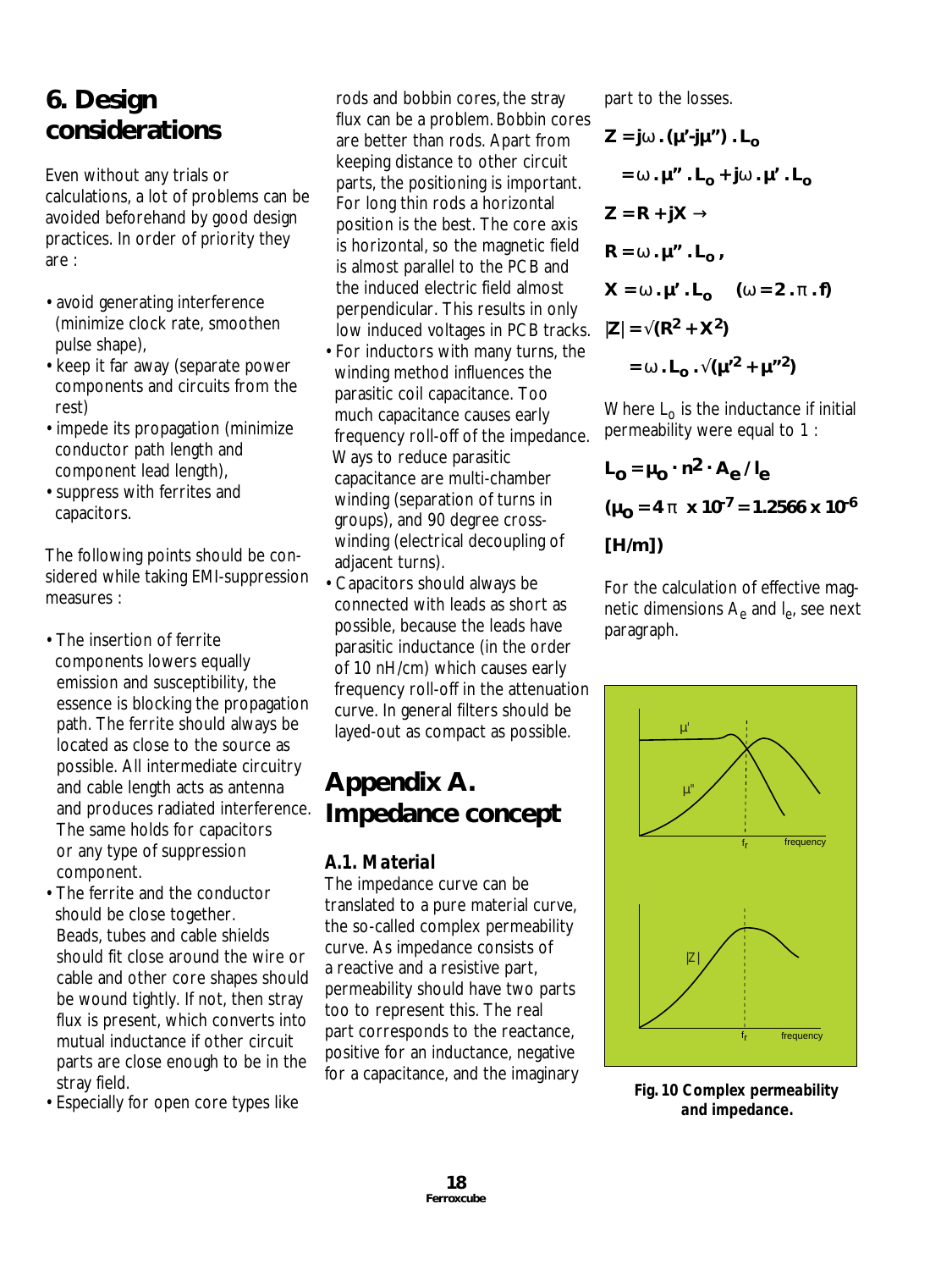#### **A.2. Core size**

The choice of a suppression product is made in two steps. First the material choice corresponding to the interference frequencies occurring and afterwards the right core size and turns for the impedance level required.

The simplest way of calculation is taking the impedance curve of a reference core of the same material. Calculation from complex permeability is another possibility, but it's more bothersome. Two factors have to be corrected : effective magnetic dimensions and turns.

 $Z :: N^2 . A_{\alpha} / I_{\alpha} \rightarrow$ 

#### $Z = Z_0$ . (N<sup>2</sup> / N<sub>0</sub><sup>2</sup>). (A<sub>e</sub>/A<sub>eo</sub>).  $(I_{\rho\Omega}/\tilde{I_{\rho}})$

The parameters with index o correspond to the reference core. The number of turns N is always an integer number. Half a turn geometrically is 1 turn magnetically. For a bead with a single wire going through,  $N = 1$  turn. The effective magnetic dimensions  $A_{\alpha}$  (area) and **le** (length) are calculated from geometric dimensions according to IEC 205. For complicated geometries this involves complex formulas. Therefore the suppliers usually specify these data in their handbooks. For a cylindrical geometry (ring core, tube, bead, bead-on-wire) a simple formula applies :

 $A_{\rm e}$  /  $I_{\rm e}$  = h / (2 .  $\pi$ ) . ln(OD/ID)

**OD** = outer diameter  $ID = inner diameter$  $h =$  height

#### **A.3. Bias current**

Often a DC supply or AC mains current is passing through the inductor to allow normal operation of the connected equipment. This current induces a high field strength in the ferrite core, which can lead to saturation. Impedance then decreases along with permeability, especially for low frequencies. The influence of a bias current can be calculated. The induced field strength is directly proportional to the current :

 $H = n \cdot 1 / I_e$ 

Whether this field causes a significant saturation or not, can be seen in the curve of permeability versus bias field. However, this only indicates the decrease of inductance at low frequency. The impedance at high frequency decreases less. Again, impedance can be calculated from reference curves if they show impedance versus frequency with bias current as a parameter.

#### **Literature, Software and Sample Boxes**

#### **General catalogues & Software** Data Handbook : Soft ferrites and Accessories Product Selection Guide Soft Ferrites and Accessories Design Tools Disk **Specific brochures** SMD Beads and Chokes Wideband Chokes Cable Shielding Power Inductors Multilayer Suppressors and Inductors IIC Integrated Inductive Components 3S4 a new Soft Ferrite for EMI suppression 3S3 a new Soft Ferrite for EMI suppression **Sample boxes** SAMPLEBOX9 SMD Beads and Chokes SAMPLEBOX10 Cable Shielding SAMPLEBOX11 EMI-suppression Products

First, bias current is translated to the current that would induce the same field strength in the reference core, which means the same state of core saturation :

#### $I_{\Omega} = I \cdot (n/n_{\Omega}) \cdot (I_{\rho 0}/I_{\rho})$

For a ring core, tube or bead the effective length is

#### **le =** π **. ln(OD/ID) / (1/ID-1/OD)**

Now the relative impedance decrease will be the same :

$$
Z_{bias} = Z \cdot (Z_{o \, bias} / Z_{o})
$$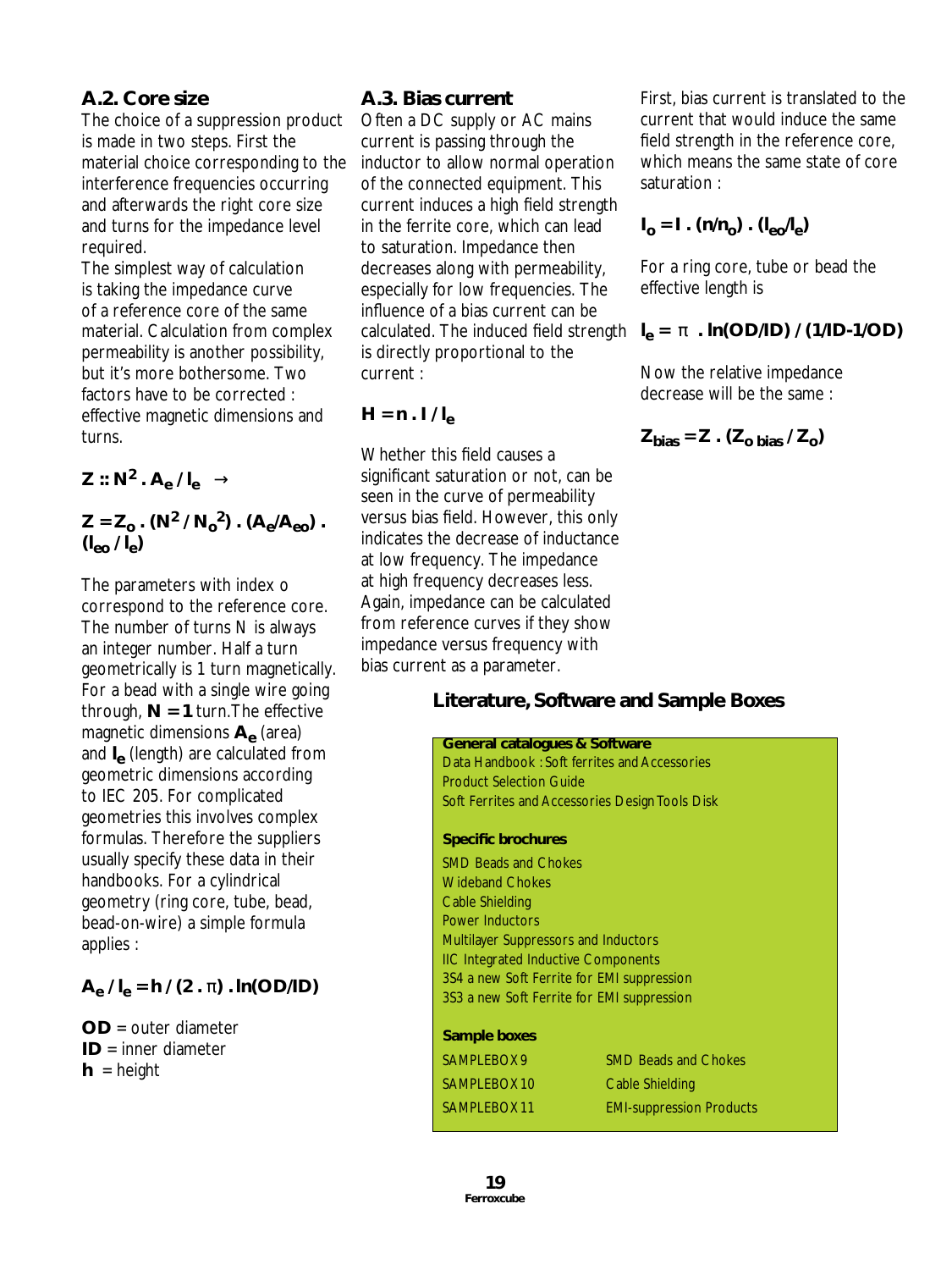



If you require impedance graphs or other detailed product data, which are not presented in this brochure, please visit our website at :

### **www.ferroxcube.com**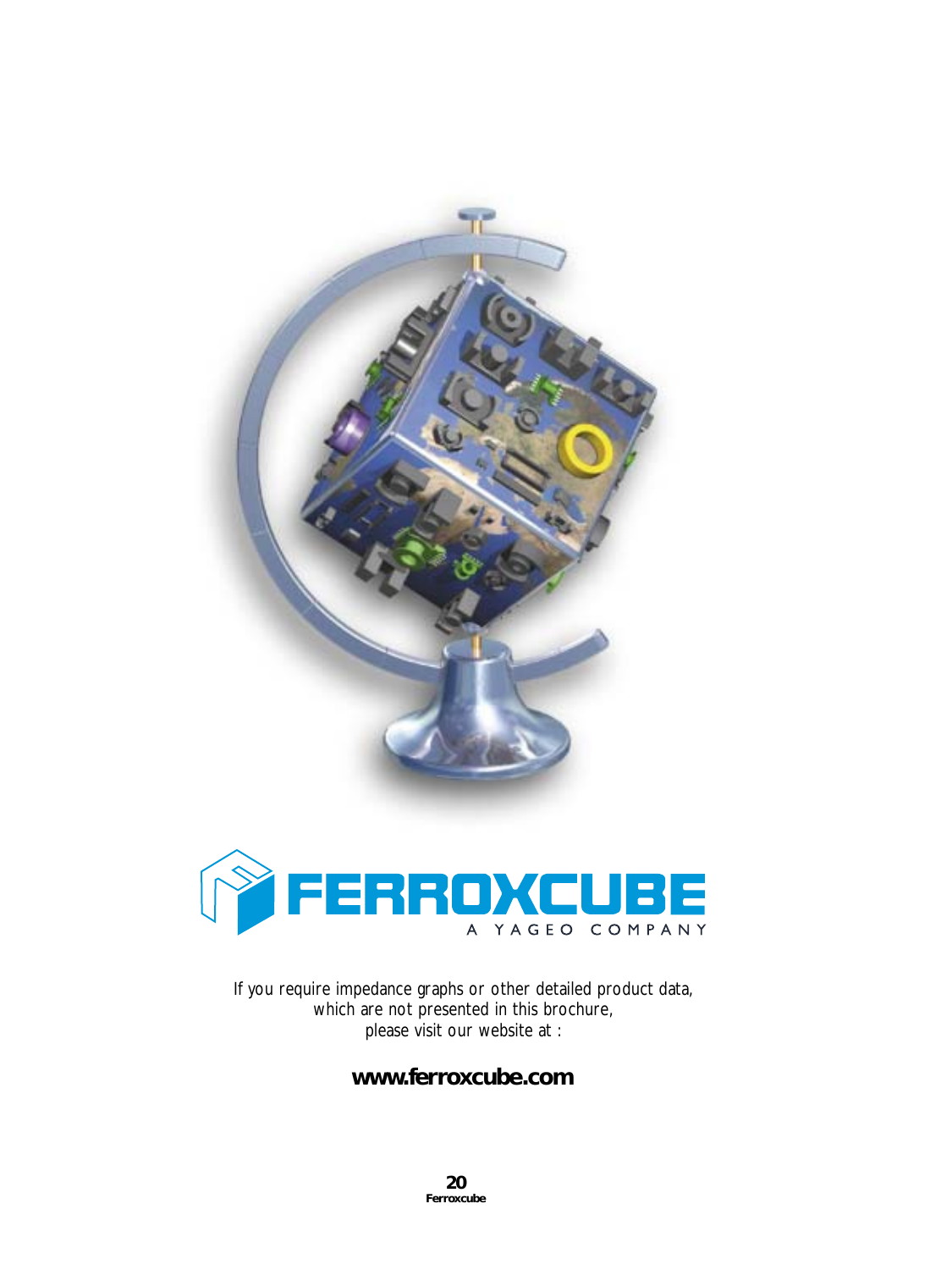# *FERROXCUBE America Sales Offices*

| <b>State</b>            | <b>Sales Office</b>                  | Phone            | Fax              | E-mail/Website                             |
|-------------------------|--------------------------------------|------------------|------------------|--------------------------------------------|
| Arizona                 | Harper and 2, Tempe, AZ              | (480) 804-1290   | (480) 804-1291   | www.harperandtwo.com                       |
| Arkansas                | PEI, Richardson, TX                  | (972) 479-9777   | (972) 479-9778   | johnhunter@peielectronicsales.com          |
| Brazil - Rio De Janeiro | Richardson Electronics do Brazil     | 55 21 521-4004   | 55 21 521-5193   | www.rell.com                               |
| Brazil - Sao Paulo      | Richardson Electronics do Brazil     | 55 11 3845-6199  | 55 11 3845-6199  | www.rell.com                               |
| California - San Diego  | Harper and 2, San Diego, CA          | (858) 391-1940   | (858) 391-1945   | www.harperandtwo.com                       |
| California - South      | Harper and 2, Signal Hill, CA        | $(562)$ 424-3030 | $(562)$ 424-6622 | www.harperandtwo.com                       |
| Colombia                | Richardson Electronics Colombia      | 57-1 636-1028    | 57-1 636-1005    | www.rell.com                               |
| Hawaii                  | Harper and 2, Signal Hill, CA        | $(562)$ 424-3030 | $(562)$ 424-6622 | www.harperandtwo.com                       |
| Louisiana               | PEI, Richardson, TX                  | (972) 479-9777   | (972) 479-9778   | johnhunter@peielectronicsales.com          |
| Minnesota               | ECS, Eden Prairie, MN                | (952) 946-9510   | (952) 946-9052   | shauschild@ecs-sales.com                   |
| Nevada (Clark County)   | Harper and 2, Tempe, AZ              | (480) 804-1290   | (480) 804-1291   | www.harperandtwo.com                       |
| New Mexico              | Harper and 2, Tempe, AZ              | (480) 804-1290   | (480) 804-1291   | www.harperandtwo.com                       |
| North Dakota            | ECS, Eden Prairie, MN                | (952) 946-9510   | (952) 946-9052   | shauschild@ecs-sales.com                   |
| Oklahoma                | PEI, Richardson, TX                  | (972) 479-9777   | (972) 479-9778   | johnhunter@peielectronicsales.com          |
| South Dakota            | ECS, Eden Prairie, MN                | (952) 946-9510   | (952) 946-9052   | shauschild@ecs-sales.com                   |
| Texas                   | PEI, Richardson, TX                  | (972) 479-9777   | (972) 479-9778   | johnhunter@peielectronicsales.com          |
| Wisconsin (Western)     | ECS, Eden Prairie, MN                | (952) 946-9510   | (952) 946-9052   | shauschild@ecs-sales.com                   |
| Mexico (excl. Baja)     | R.V. Componentes, Guadalajara, MX    | 52-33-3122-2325  |                  | 52-33-3122-2332 jreynoso_rv@infosel.net.mx |
| Mexico (Baja)           | Harper and 2, San Diego, CA          | (858) 391-1940   | (858) 391-1945   | www.harperandtwo.com                       |
| All others in America   | Ferroxcube USA Inc.,<br>El Paso (Tx) | (915) 8603289    | (915) 8603270    | salesusa@ferroxcube.com                    |
| Internet address:       | www.ferroxcube.com                   |                  |                  |                                            |